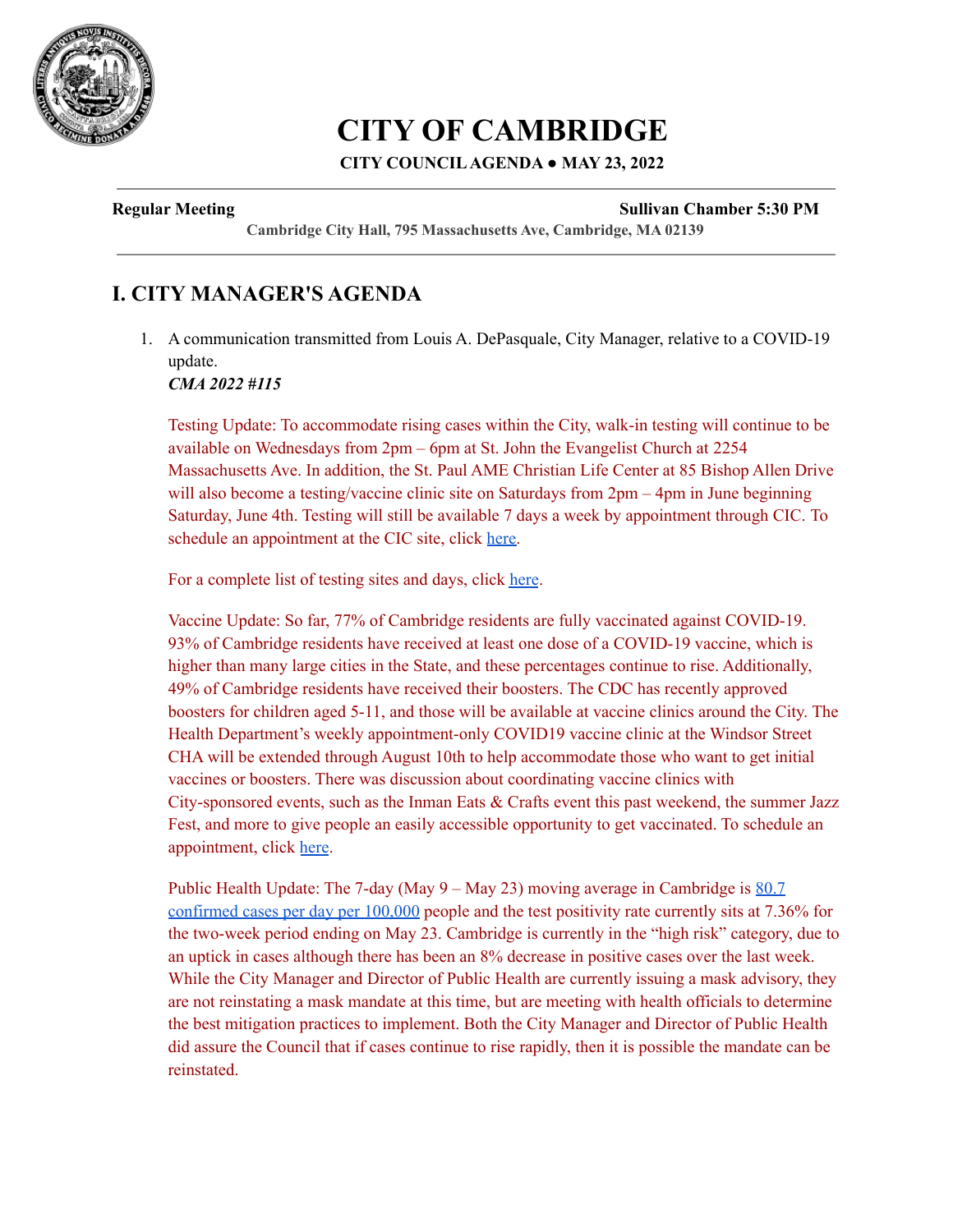For all COVID related city data, click [here](https://www.cambridgema.gov/covid19).

This item was placed on file.

2. Transmitting Communication from Louis A. DePasquale, City Manager, relative to the appropriation of \$11,000,000 from Free Cash to the Public Investment Fund Human Services Extraordinary Expenditures Account to support major capital improvements at the Danehy Park Complex.

#### *CMA 2022 #116*

This communication asks for the appropriation of \$11 million to create a 5,400 square foot, carbon neutral and fossil-fuel free facility on the New Street side of the Danehy Park Complex to primarily support the CRLS girls' athletic program. The project includes accessible outdoor restrooms, a City fiber cable for future City wifi access, parking lot repavement, and [more.](https://cambridgema.iqm2.com/Citizens/Detail_LegiFile.aspx?Frame=None&MeetingID=4030&MediaPosition=&ID=16325&CssClass=) Athletic staff and student-athletes at CRLS have long advocated for equal sports facilities, and this structure at Danehy is the first step to leveling the playing field for our female student-athletes. Since the project is still in the design phase, there are opportunities for improvement to the current proposal as they come up. There was discussion about why this project was not included in the Capital Budget. Assistant City Manager for Fiscal Affairs and Public Investments, David Kale, explained that the project was not included in the Capital Budget because the City wanted to be able to move forward with construction whenever the design was ready, and they knew the funds would be available in Free Cash. Additionally, the City was not ready to nail down one number for the project and wanted to make sure the right amount of funds would be allocated. Upon appropriation of this funding, construction can begin as soon as this summer.

#### This appropriation was approved.

3. Transmitting Communication from Louis A. DePasquale, City Manager, relative to the transfer of \$60,000 from the General Fund Traffic, Parking and Transportation Salary and Wages account to the General Fund Traffic, Parking and Transportation Travel and Training (Judgment and Damages) account to cover a workers compensation settlement. *CMA 2022 #117*

This item was adopted on the consent agenda. No discussion took place.

# **II. CALENDAR**

#### **CHARTER RIGHT**

1. That the City Manager is requested to allocate the remaining ARPA funding, in compliance with the Final Rule, across community-serving applicants. **CHARTER RIGHT EXERCISED BY COUNCILLOR ZONDERVAN IN COUNCIL MAY 16, 2022**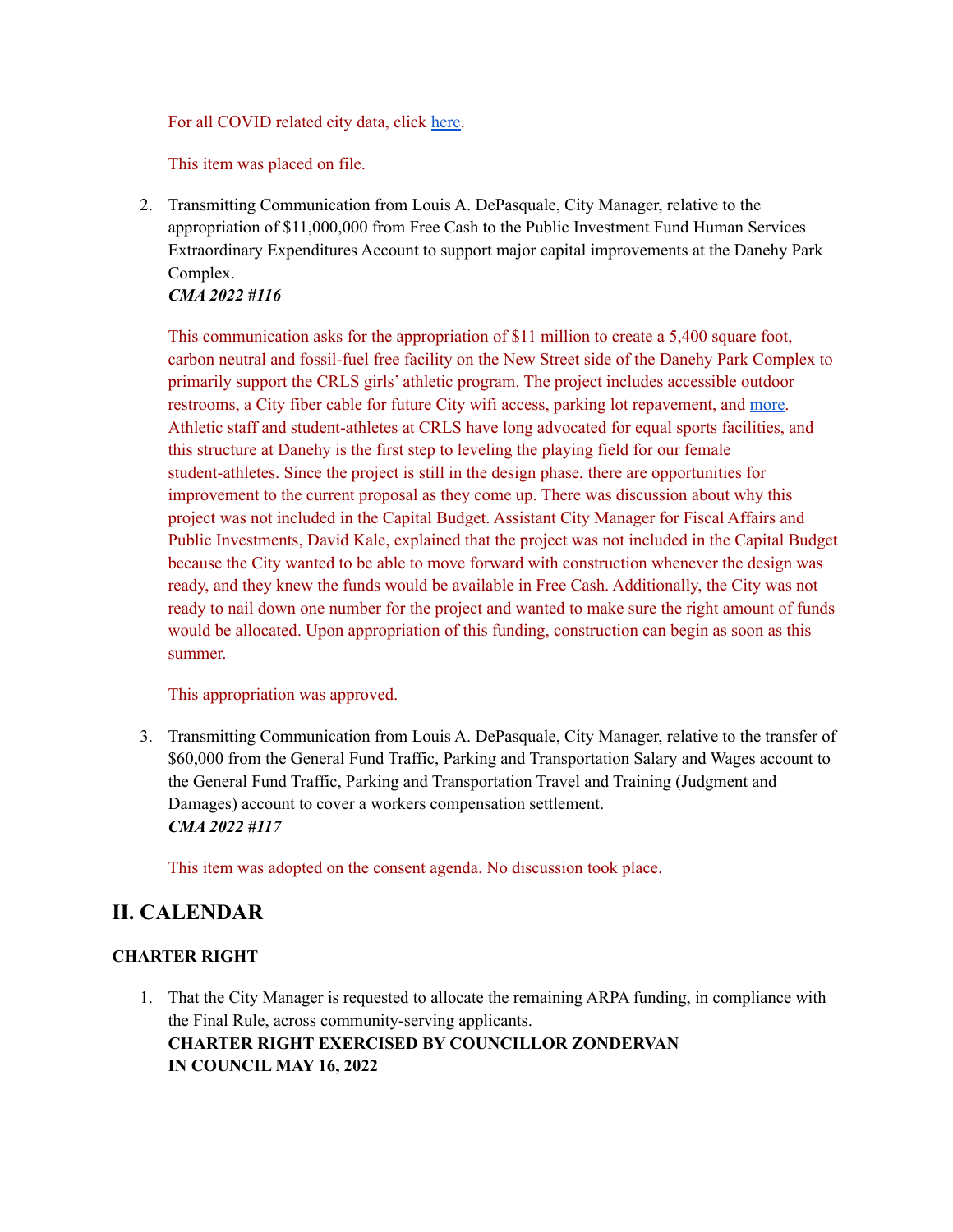#### **POR 2022 #95 ON THE TABLE**

The rules were suspended to bring Late Communication from Other Officers #1 forward with this item.

The motion maker submitted substitute amendment language to the original policy order that offers more specificity and narrows the scope of the funding from \$33 million to \$10.5 million and named specific organizations that would be receiving the funding:

WHEREAS: Cambridge has received more than \$88 million in ARPA funding, of [which](https://www.cambridgema.gov/-/media/Files/citymanagersoffice/ARPA/cityofcambridgearpaprojects3222.pdf) \$33 million [has](https://www.cambridgema.gov/Departments/mayorsoffice/News/2022/04/directcashassistanceannoucement) yet to be allocated; and

WHEREAS: The city has received a total of 65 inspiring community proposals from 41 distinct individuals and organizations totalling more than 188,000,000; and

WHEREAS: In addition to the community submissions, the council and city are considering other proposals and concepts including (but not limited to) fare free transit and priorities of the Climate Crisis Working Group; and

WHEREAS: All proposals must be carefully vetted to ensure consistency with the [Final](https://home.treasury.gov/system/files/136/SLFRF-Final-Rule.pdf) Rule issued by the Department of the Treasury, which took effect April 1, 2022; and

WHEREAS: Some of the community submissions including (but not limited to) Friends of Jerry's Pond, Friends of Magazine Beach, BARCC, and HEART will require funding beyond ARPA in order to achieve their mission, but would benefit greatly from partial funding from ARPA on the order of \$500,000 each; and

WHEREAS: Other community submissions like the Cambridge Community Center and Starlight Square hinge on substantial construction on city-owned property and would benefit from partial funding from ARPA to pay for feasibility studies and initial design work; and

WHEREAS: The \$20 million Cambridge Nonprofit Coalition proposal would lead to funding for many deserving nonprofits that didn't submit a separate proposal of their own, and should receive careful consideration in addition to the proposed funding in this policy order; and

WHEREAS: The council is strongly supportive of the multiple applicants who have proposed expanding the number of low-threshold housing stipends and related supportive services, but the details of how that would work would benefit from discussion in committee; now therefore be it

ORDERED: That the City Manager be and hereby is requested to allocate at least \$10,500,000 of the remaining ARPA funds across each of the following applicants: BARCC, Bay Cove, Cambridge Community Center, Cambridge Housing Authority, Cambridge/Somerville Health Care for the Homeless, DeNovo, Food For Free, Friends of Jerry's Pond, Green Cambridge, HEART, Homeowners Rehab, Inc., Joyful Destinations, Just A Start, Magazine Beach Partners, On The Rise, Popportunity Program, Starlight Square, and Transition House; and be it further

ORDERED: That the Chairs of the Human Services Committee and Housing Committee be and hereby are requested to hold a joint hearing on the topic of expanding the number of low-threshold housing stipends and supportive services, and to invite representatives of the relevant ARPA community submissions; and be it further

ORDERED: That the City Manager be and hereby is requested to report back to the City Council on this matter as soon as possible.

There was discussion about possibly referring this policy order to the Finance Committee for further discussion.

The amendment to the policy order passed 6-3. Councillors Nolan, Simmons, and Toner voted no.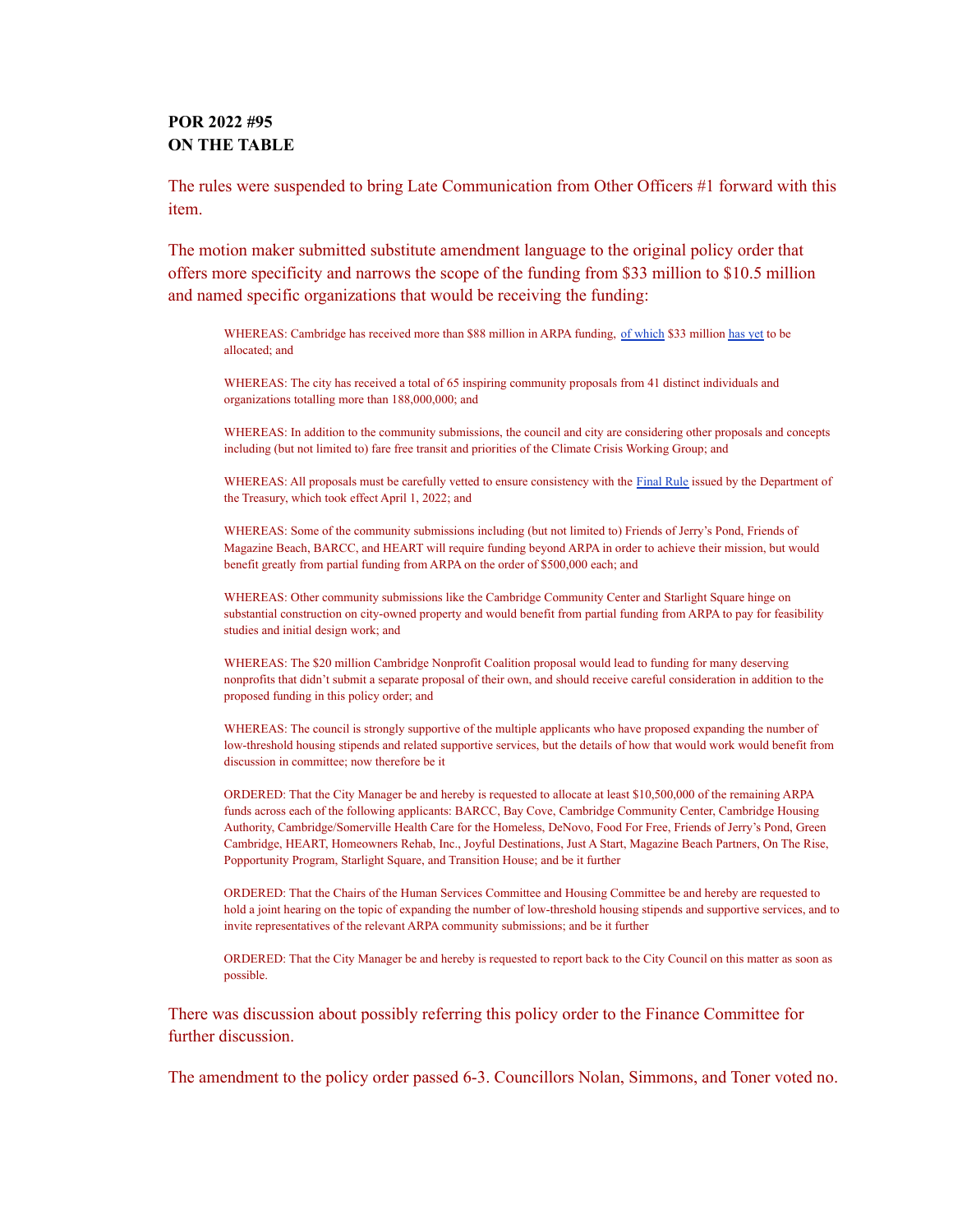The amendment to refer this order to the Finance Committee passed unanimously.

2. Section 11.202(b) of Article 11.000 Special Regulations linkage fee., be amended by substitution. (Ordinance #2022-14) **PLACED ON THE TABLE IN COUNCIL MAY 9, 2022 POR 2022 #84 UNFINISHED BUSINESS**

This item was taken off the table by a unanimous vote.

This item was referred to the Housing and Ordinance Committees.

3. That Article 20.90- Alewife Overlay Districts 1-6 of the Cambridge Zoning Ordinance be amended to insert a new section entitled Section 20.94.3- Temporarily prohibited uses. (ORDINANCE #2022-1) **PLACED ON THE TABLE IN COUNCIL MAY 2, 2022 TO BE ORDAINED ON OR AFTER MAY, 23 2022 POR 2022 #2**

Councillor Toner presented an amendment to this section that would replace "1-6" with "1-5," which would exclude the [AOD-6](https://www.cambridgema.gov/-/media/Files/CDD/Maps/Zoning/cddmap_zoning_overlay_AOD_202102.pdf) of the Alewife Overlay District and allow a project at 125 Cambridgepark Drive to move forward. There was discussion about the possible ripple effect of excluding parts of the district and noted that the entire area should move forward together.

The amendment succeeded by a vote of 5-4. Councillors Carlone, Nolan, Zondervan, and Mayor Siddiqui voted in the negative.

4. Transmitting Communication from Louis A. DePasquale, City Manager, relative to the appropriation and authorization to borrow \$14,600,000 to provide funds for the Municipal Facilities Improvement Plan.

#### **PASSED TO SECOND READING IN COUNCIL MAY 2, 2022 TO BE ADOPTED ON OR AFTER MAY 23, 2022 CMA 2022 #91**

This item will be passed with the larger City Budget on June 6th.

No action was taken.

5. Transmitting Communication from Louis A. DePasquale, City Manager, relative to the appropriation and authorization to borrow \$15,000,000 to provide funds for the design and construction of a multi-use paths Danehy/New Street Path, Linear Park and Grand Junction Path, which runs from Henry Street to Gore Street on both City, MIT and MassDot property.**PASSED TO SECOND READING IN COUNCIL MAY 2, 2022 TO BE ADOPTED ON OR AFTER MAY 23, 2022 CMA 2022 #90**

This item will be passed with the larger City Budget on June 6th.

No action was taken.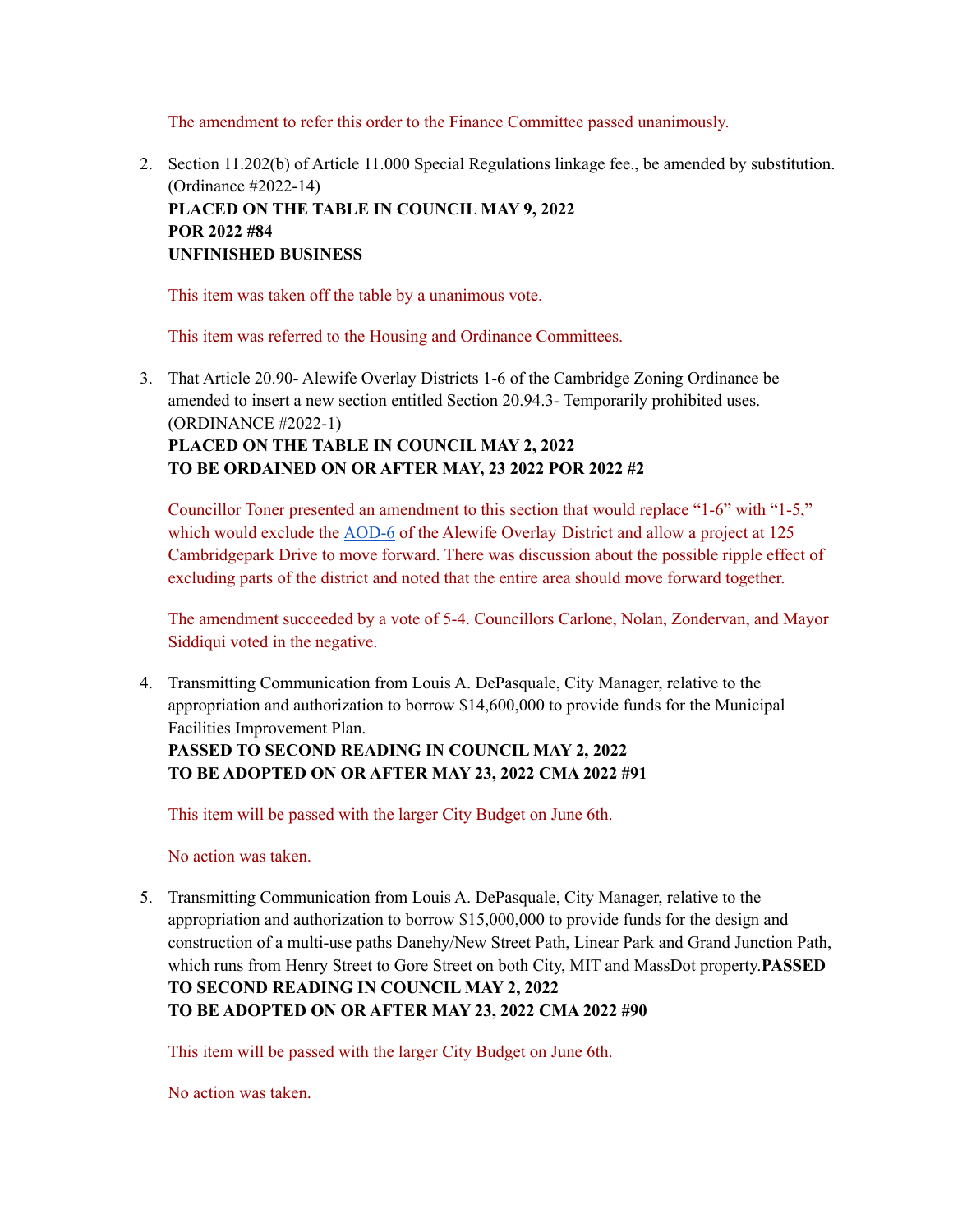6. Transmitting Communication from Louis A. DePasquale, City Manager, relative to the appropriation and authorization to borrow \$1,800,000 to provide funds for the replacement of existing gas boilers at the Morse and Cambridgeport schools. **PASSED TO A SECOND READING IN COUNCIL MAY 2, 2022**

**TO BE ADOPTED ON OR AFTER MAY 23, 2022 CMA 2022 #87**

This item will be passed with the larger City Budget on June 6th.

No action was taken.

7. A communication transmitted from Louis A. DePasquale, City Manager, relative to the appropriation and authorization to borrow \$78,500,000 to provide funds for the construction of sewer separation, storm water management and combined sewer overflow reduction elimination improvements within the Port, Alewife and Central Square areas as well as the Sewer Capital Repairs Program and climate change preparedness efforts.

**PASSED TO SECOND READING IN COUNCIL MAY 2, 2022 TO BE ADOPTED ON OR AFTER MAY 23, 2022 CMA 2022 #89**

This item will be passed with the larger City Budget on June 6th.

No action was taken.

8. A communication transmitted from Louis A. DePasquale, City Manager, relative to the appropriation and authorization to borrow \$13,000,000 to provide funds for the reconstruction of various City streets, sidewalks and bike facilities. **PASSED TO SECOND READING IN COUNCIL MAY 2, 2022 TO BE ADOPTED ON OR AFTER MAY 23, 2022 CMA 2022 #88**

This item will be passed with the larger City Budget on June 6th.

No action was taken.

9. A communication transmitted from Louis A. DePasquale, City Manager, relative to the appropriation and authorization to borrow \$37,000,000 to provide additional funds for the construction of improvements at the Fire Station Headquarters Building located at 491 Broadway. **PASSED TO SECOND READING IN COUNCIL MAY 2, 2022 TO BE ADOPTED ON OR AFTER MAY 23, 2022 CMA 2022 #92**

This item will be passed with the larger City Budget on June 6th.

No action was taken.

# **III. APPLICATIONS AND PETITIONS**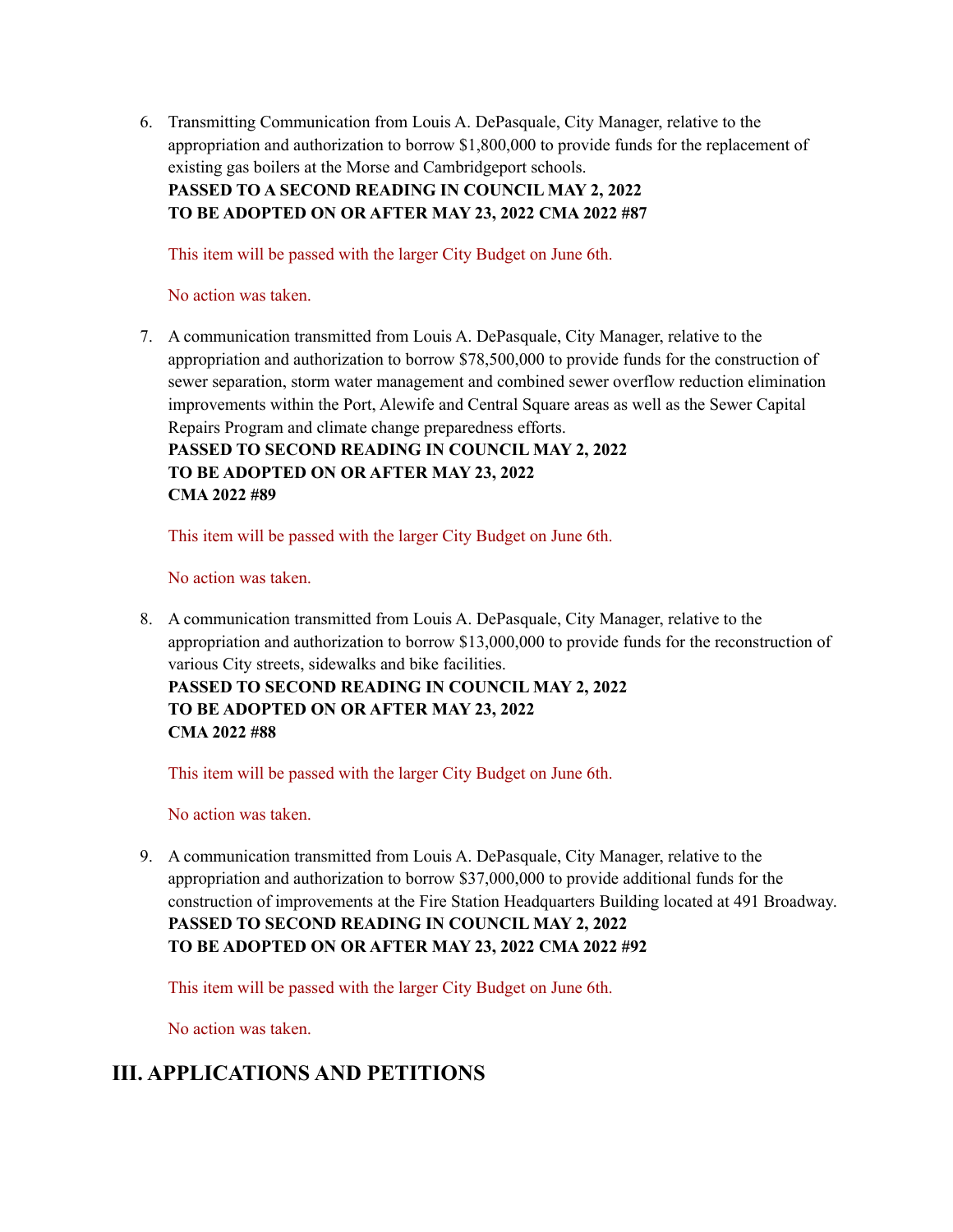1. An application was received from Mary Finigan representing Brattle Square Florist, requesting permission for a projecting blade sign and a wall panel sign at the premises numbered 52 Brattle Street approval has been received from Inspectional Services, Department of Public Works, Community Development Department and abutter.

#### *APP 2022 #25*

This application was approved.

# **V. RESOLUTIONS**

1. Thank You to Anthony Wilson for his service **Councillor Simmons** *RES 2022 #122*

Clerk Anthony Wilson has been an exceptional guide to all of us on the Council during his tenure, most of which was during a confusing time with Covid. Through it all, he seamlessly helped the City transition to remote meetings, while maintaining diligent records and always providing a helping hand when things went off track. We will all miss him dearly, and I wish him the very best on his next endeavor.

The entire Council was added as cosponsors to this resolution.

This resolution was adopted as amended.

2. Congratulations on the Birth of Francis James Gutoski. **Councillor Toner** *RES 2022 #123*

This resolution was adopted.

3. Congratulations on the Retirement of Ellen Watson from the License Commission **Councillor Toner** *RES 2022 #124*

This resolution was adopted.

4. Resolution for 2022 Cambridge Jazz Festival **Councillor Simmons** *RES 2022 #125*

This resolution was adopted.

5. Congratulations to Alisa Amador **Councillor Nolan, Mayor Siddiqui, Councillor Carlone, Vice Mayor Mallon** *RES 2022 #126*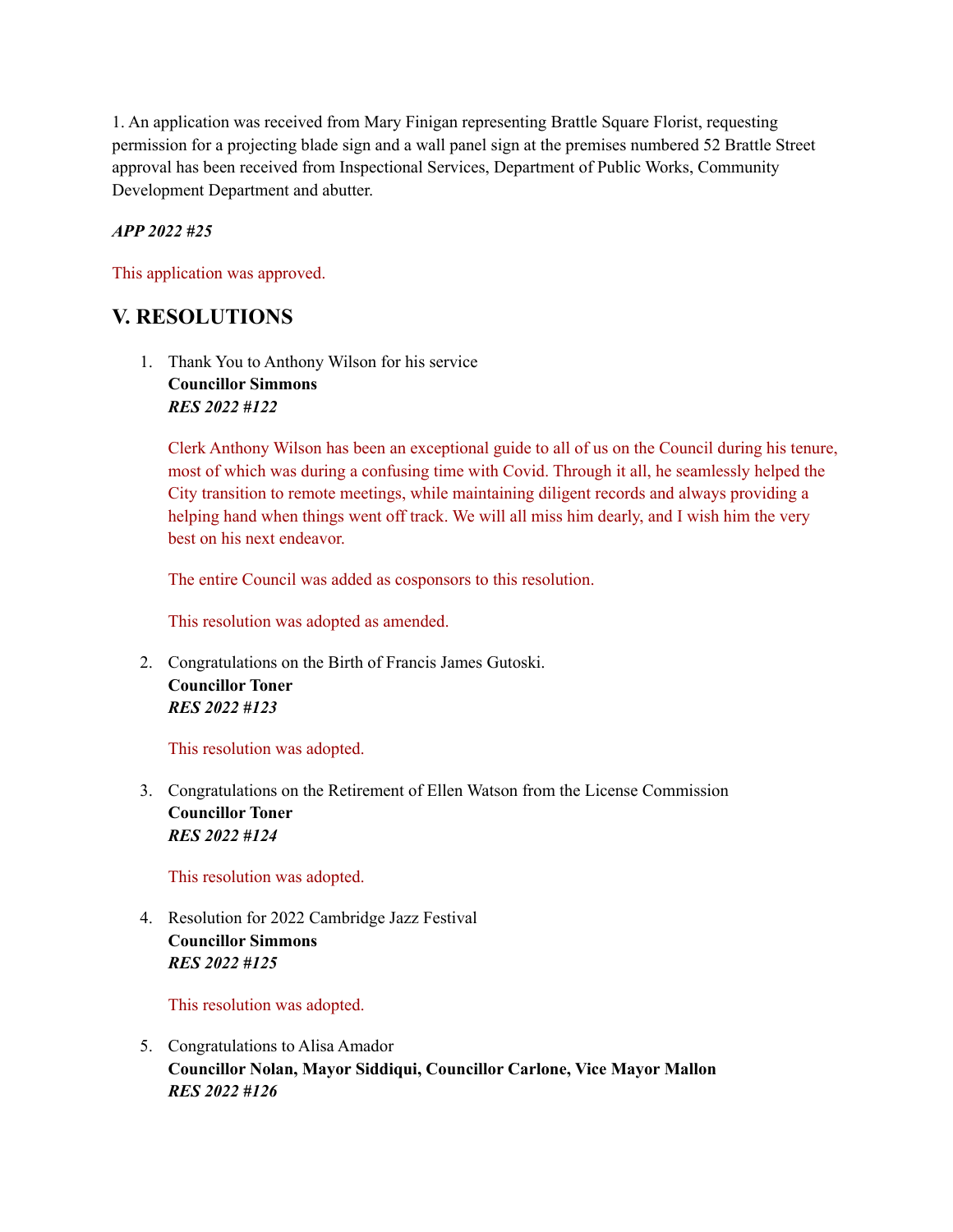This resolution was adopted.

# **VI. POLICY ORDER AND RESOLUTION LIST**

1. That the City Council delegate the drafting and finalization of the questions for the interview of the City Council finalists, scheduled for June 1st, 2022, to Randi Frank, LLC with assistance from the City's Personnel Director Sheila Keady Rawson and with input from individual Councillors by confidential submission of requested questions to Randi Frank for her consideration. **Vice Mayor Mallon** *POR 2022 #98*

The Initial Screening Committee, who was tasked with finding candidates for the City Manager position, has narrowed the search down to four finalists, Iram Farooq, Cheryl Watson Fisher, Yi-An Huang, and Norman Khumalo. This policy order asks for the ability to draft the final questions to be asked for the City Council interview on Wednesday, June 1 at 6 PM in the Sullivan Chamber. To read the finalists resumes and bios, click [here](https://cambridgema.iqm2.com/Citizens/Detail_LegiFile.aspx?Frame=None&MeetingID=4030&MediaPosition=&ID=16353&CssClass=).

This policy order was adopted.

2. Policy Order re Implementing Recommendations from Working IDEAL Report **Councillor Simmons** *POR 2022 #99*

The rules were suspended to bring policy orders 2 and 4 forward together.

This policy order asks for the [Working](https://www.workingideal.com/wp-content/uploads/2021/04/Cambridge-RHP-Report-Cover-Letter-4.26.21.pdf) IDEAL Report recommendations to be reimplemented. The report sought to "…identify and implement innovative ideas on recruiting, hiring, developing, and promoting a diverse workforce" that more accurately reflects the people who live and work in Cambridge, which should be a core pillar for all hiring within the City. This policy order seeks an update from the City on these recommendations and how they have been or will be implemented throughout City departments.

This policy order was adopted.

3. That the City Manager be and hereby is requested to consult with the appropriate City staff in determining the feasibility of establishing a new "Talent Officer" role for the City **Councillor Simmons**

#### *POR 2022 #100*

This policy order asks for a "Talent Officer" role to recruit potential candidates for open roles within the City. This position would assist in the hiring process across departments and facilitate both internal and external professional development programs, as outlined in the [Working](https://www.workingideal.com/wp-content/uploads/2021/04/Cambridge-RHP-Report-Cover-Letter-4.26.21.pdf) IDEAL [Report.](https://www.workingideal.com/wp-content/uploads/2021/04/Cambridge-RHP-Report-Cover-Letter-4.26.21.pdf) This new role would ensure the City's Diversity, Equity, and Inclusion hiring and retention practices are not only strong, but also consistent.

This policy order was adopted.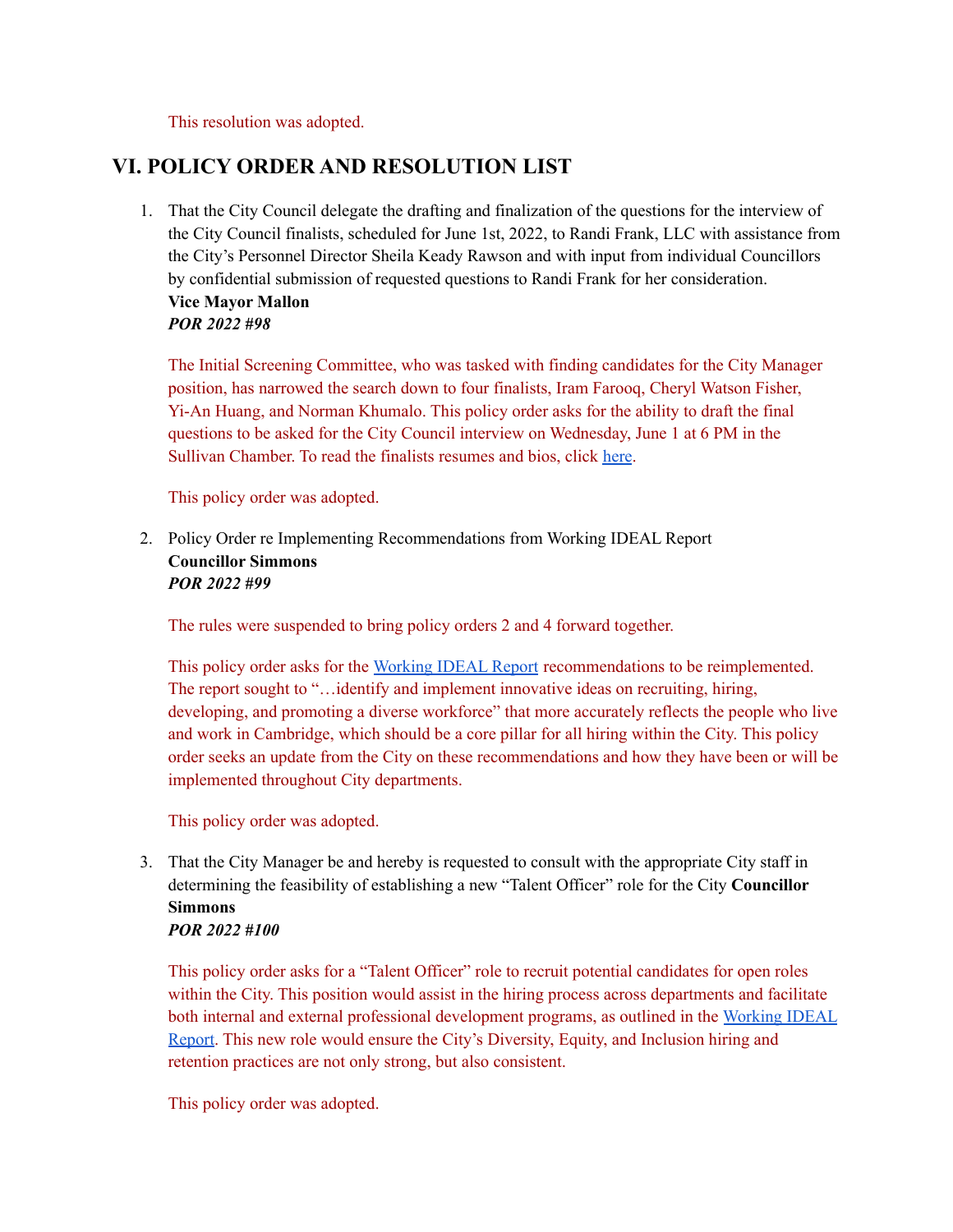4. That the City Manager be and hereby is requested to direct the Director of the Personnel Department and other relevant City staff to establish a method of ensuring that anti-bias training is incorporated into the City's hiring process at all levels

#### **Councillor Simmons** *POR 2022 #101*

The rules were suspended to bring this policy order forward with #2.

This policy order asks the City Manager and Director of Personnel to ensure that anti-bias hiring practices are codified by the City. The City Manager and City Clerk searches both used anti-bias practices to recruit potential candidates. While the School Department and the Department of Human Service Programs incorporate the practice into their hiring process, and this is a standard that should be used across the board in the City for all departments and positions.

This policy order was adopted.

5. That the City Manager be and hereby is requested to direct the Director of the Traffic, Parking, and Transportation Department to limit the blocking off of Memorial Drive to vehicular traffic to Sundays

#### **Councillor Simmons** *POR 2022 #102*

This policy order asks the City Manager to work with the Traffic, Parking & Transportation Department to limit the closure of Memorial Drive to Sundays only. The expansion of Riverbend Park was initiated during the height of the Covid19 pandemic, when fewer people were moving around the City in cars, and now that motor vehicle traffic is back at pre-pandemic levels, the closure of Memorial Drive on both Saturday and Sunday has created significant traffic in the surrounding neighborhood side streets. Many residents from the area spoke during public comment about the effect the closure has had on them and asked for a community process to determine the best next steps.

Councillor Toner exercised his charter right on this item, halting all discussion until the next Council meeting.

6. That the City Clerk send this policy order with a letter of support from the City Council strongly endorsing the establishment a Massachusetts Public Bank outlined in bill, Senate, No. 665 led by Senator Eldridge, and in bill, House, No. 1223 by Representatives Connolly and Elugardo **Councillor Carlone** *POR 2022 #103*

This policy order asks the City Clerk to forward a letter of support for establishing a Massachusetts Public Bank as outlined in [Senate](https://malegislature.gov/Bills/192/S665) Bill 665/[House](https://malegislature.gov/Bills/192/HD3247) Bill 1223. There are many benefits to a state-run public bank such as: working in conjunction with other private banks, bridging the funding gap for women, and minority owned businesses, and expanding both the State and City's ability to fund capital projects that serve the general public including first-time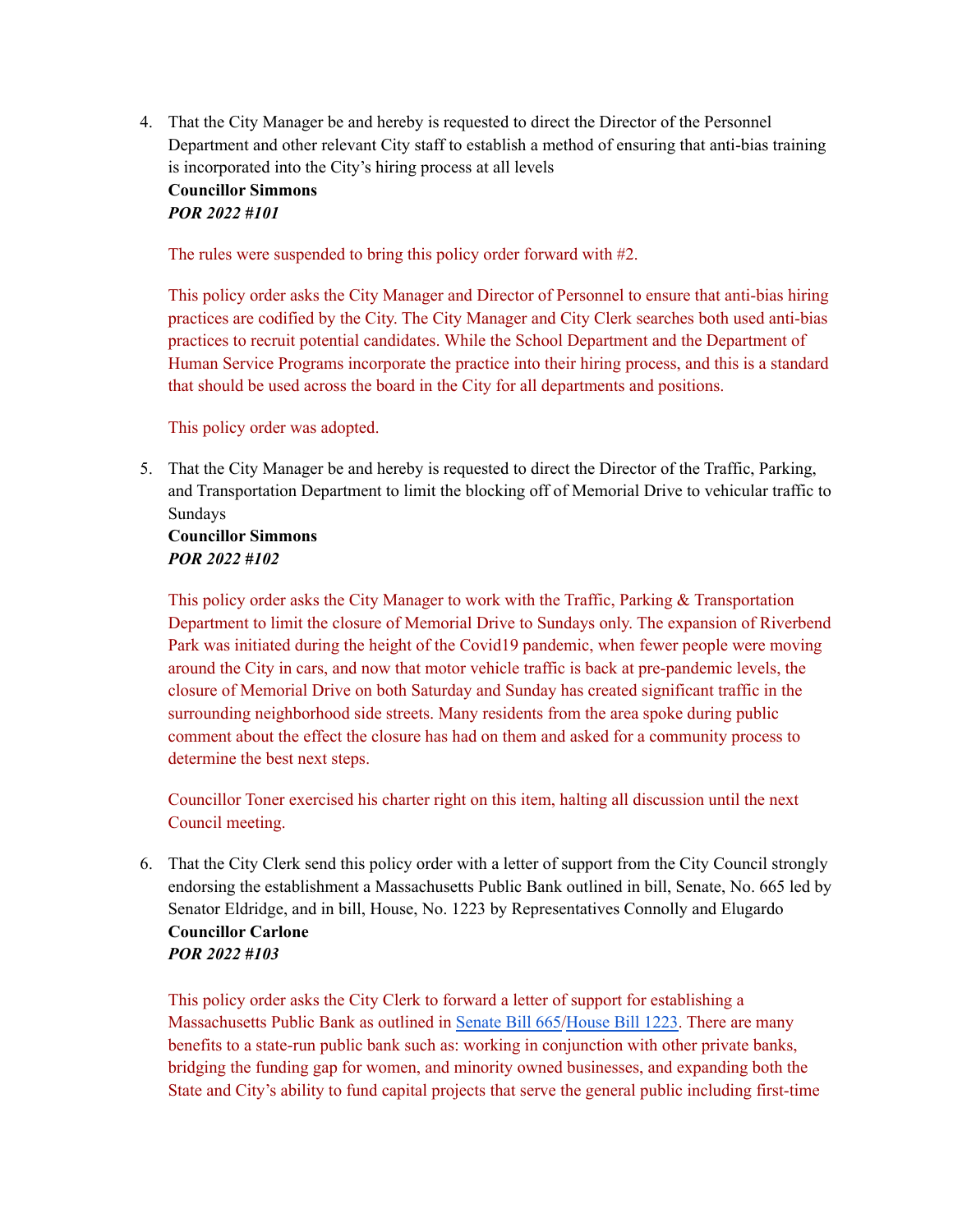homebuyers, local grocery stores, childcare centers, schools, public services such as police, fire and health, public buildings, water facilities and waste management, climate change mitigation and adaptation, local roadways, bike paths, and pedestrian walkways, and more.

Councillor Nolan was added as a cosponsor to this order.

This policy order was adopted as amended.

7. That the City Manager report back to the City Council on how this issue can be resolved and when it can be expected that the City will be able to outfit our Parks and fields as has been done in the past

**Councillor McGovern, Councillor Toner** *POR 2022 #104*

This policy order asks for porta-potties to be placed at City playing fields and parks, as has been done in previous years.

This policy order was adopted.

8. That the City Manager is requested to confer with all relevant City departments to draft a report for a future Transportation and Public Utilities Committee hearing on the impacts of the MBTA Bus Network Redesign.

**Councillor Azeem, Councillor Nolan** *POR 2022 #105*

This policy order asks the City Manager to work with the relevant departments to draft an analysis of the MBTA Bus Network Redesign, as there are some concerns for East Cambridge riders. This policy order was amended to include a community engagement process.

This policy order was adopted as amended.

## **VII. COMMITTEE REPORTS**

1. The Government Operations, Rules and Claims committee met on April 12, 2022 to discuss new guidelines for Boards and Commissions appointments.

These minutes were accepted and placed on file.

2. The Health and Environment Committee met on April 26, 2022 to conduct a public hearing on a proposal to amend Section 2.66 of the Municipal Code to add a new section titled "Article III Green Jobs".

A. Amend Section 2.66 of the Municipal Code to add a new section titled "Article III Green Jobs." (Ordinance # 2022-6)